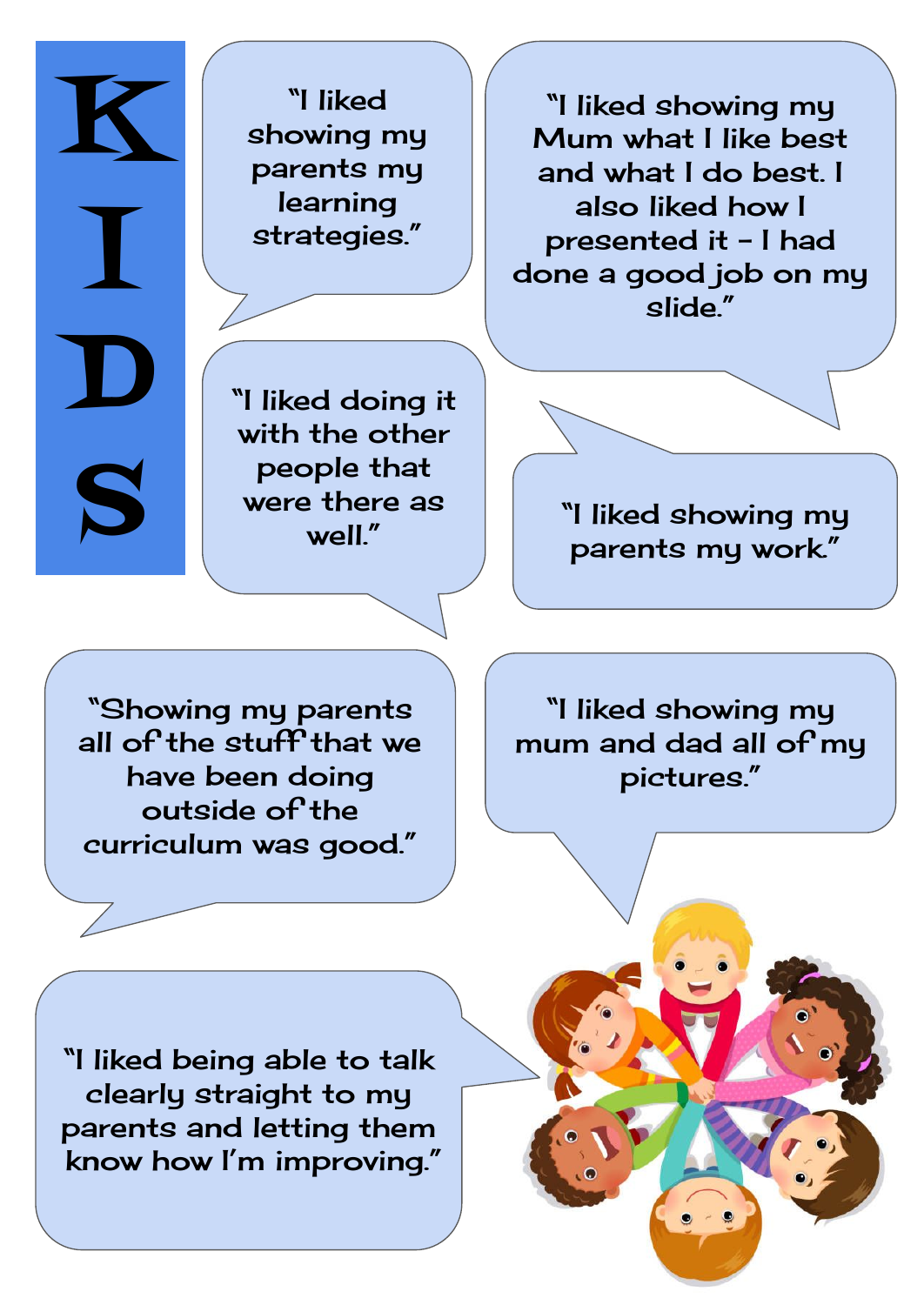"I love seeing his awareness of his own progress and honest self-reflection being honoured and utilised into creating purposeful goals that he is engaged with."

## PARENTS

"Giving the child agency is important! I think this is really going to help foster a love of learning for kids when you can help them have a say in things."

"We prefer the input of today's conferences. There is more time to see everything and for the students to show us their work. We are very happy :)"

"It was a great way to get a full overview of how and what the children are learning in each subject."

"It was so lovely to see you were so confident explaining your work. I thought you did a great job of explaining your strengths and weaknesses throughout your work."

"The presentation of this was so well organised and it is obvious she is achieving and loving school."